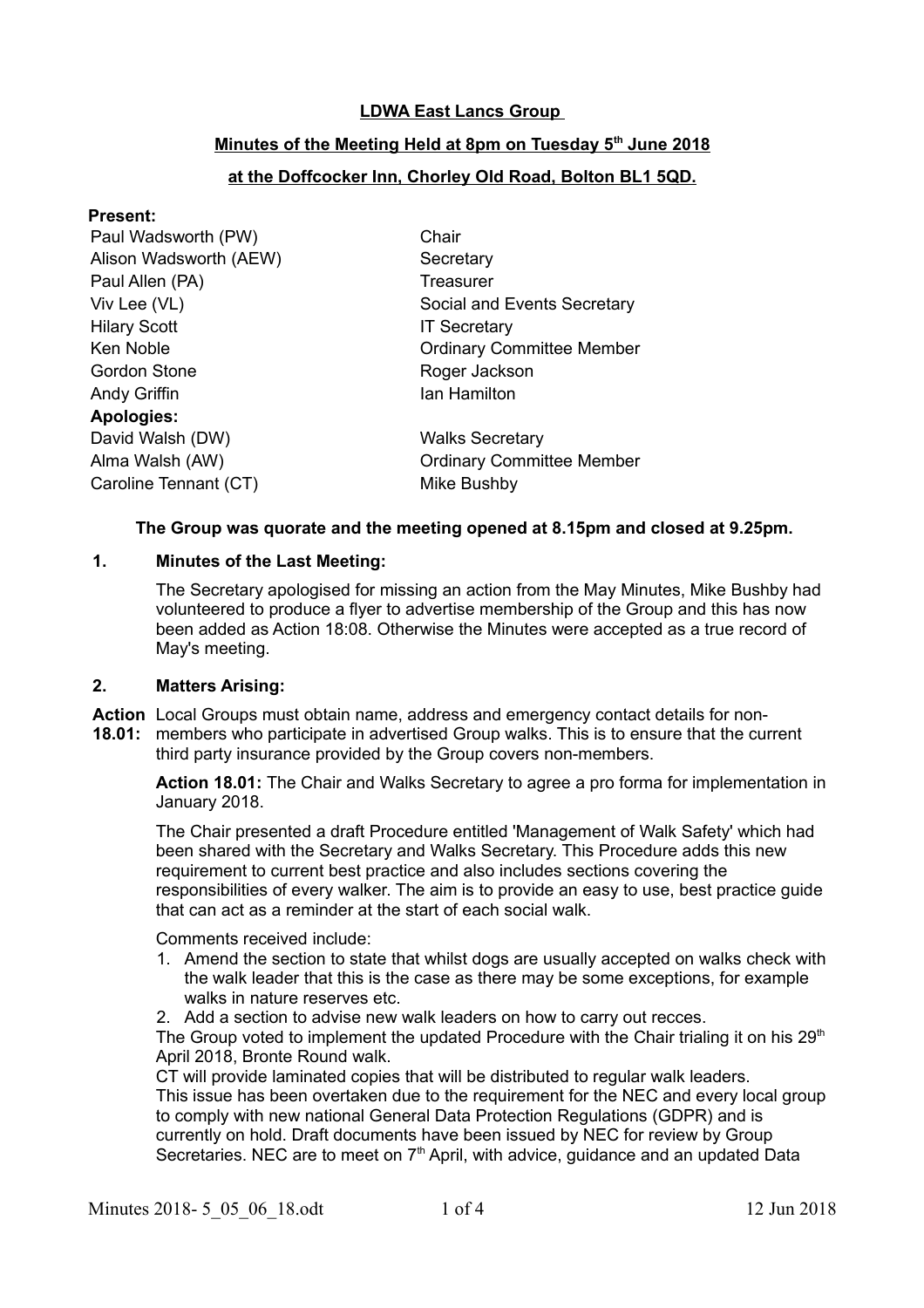Protection policy being issued to all group officers and all LDWA members in May.

GDPR has to be implemented by  $25<sup>th</sup>$  May 2018. Three documents will be sent out by the NEC prior to this. The introduction of GDPR will probably mean some different ways of working for the Group. We will await the new documents and discuss the implications with the Group at a later meeting.

**June update:** The NEC has sent out a global email to all members, who have opted to receive emails, regarding GDPR and its implications to the management of the Group. This needs to be reviewed carefully but one requirement is the introduction and completion of a walks register for each walk. The Chair will update the draft Management of Walk Safety Protocol and sent out to the Group for discussion and agreement. **Action: Ongoing**

- **18.02** To date 13 people have volunteered to attend the CP Course, suitable both as an introduction and a refresher, at **10.30am on Saturday 8th September 2018**. If anyone else is interested in attending this course please contact the Secretary. Places are limited to 15 but the Fire Service is happy to put on additional dates as required. **Action: Closed**
- **18.03** The Treasurer has received a cheque for £170 from the North Yorkshire 100 Committee in recognition of the Group's contributions to the breakfast stop on the 2017 100. A debate on how these monies should best be used took place and the Group voted that the money should be divided equally between the marshals who provided a full shift at the breakfast stop.

**Action 18.03:** Viv Lee has identified 16 marshals who will each receive an equal share of the £170. The Treasurer will send out cheques.

**June update:** Cheques have been sent out.

# **Action: Closed**

- **18.05** The Group agreed to make the following donations to recognise support given to the Two Crosses Event:
	- £45 to Bolton Mountain Rescue
	- £25 to the National Trust
	- £100 to the Laurel Centre's Roof Appeal

**Action 18.05:** The Treasurer to make the agreed donations on behalf of the Group. **June update:** Cheques have been sent out.

- **Action: Closed**
- **18.08** Mike Bushby has volunteered to produce a flyer to advertise membership of the Group. **June update:** A draft has been sent to the Secretary. **Action: Ongoing**

## **Agenda Items:**

# **3. Chair and Secretary's Update:**

- 3.1 The NEC has appointed a new President, Phoebe Smith.
- 3.2 Mike Bushby has volunteered to hold a navigation course in early Spring. Further details to follow.
- 3.3 Caroline Tennant had discussed the Group's logo with her neighbour, a graphic designer. It was agreed that we needed to check that any symbols were Lancastrian in origin using the Lancashire red rose and Lonk breed of sheep. **Action 18.09:** The Secretary and Caroline to identify suitable images to update the Group's logo in discussion with the graphic designer. **Action:** Ongoing
- 3.4 The Chair updated the Group on the current membership statistics.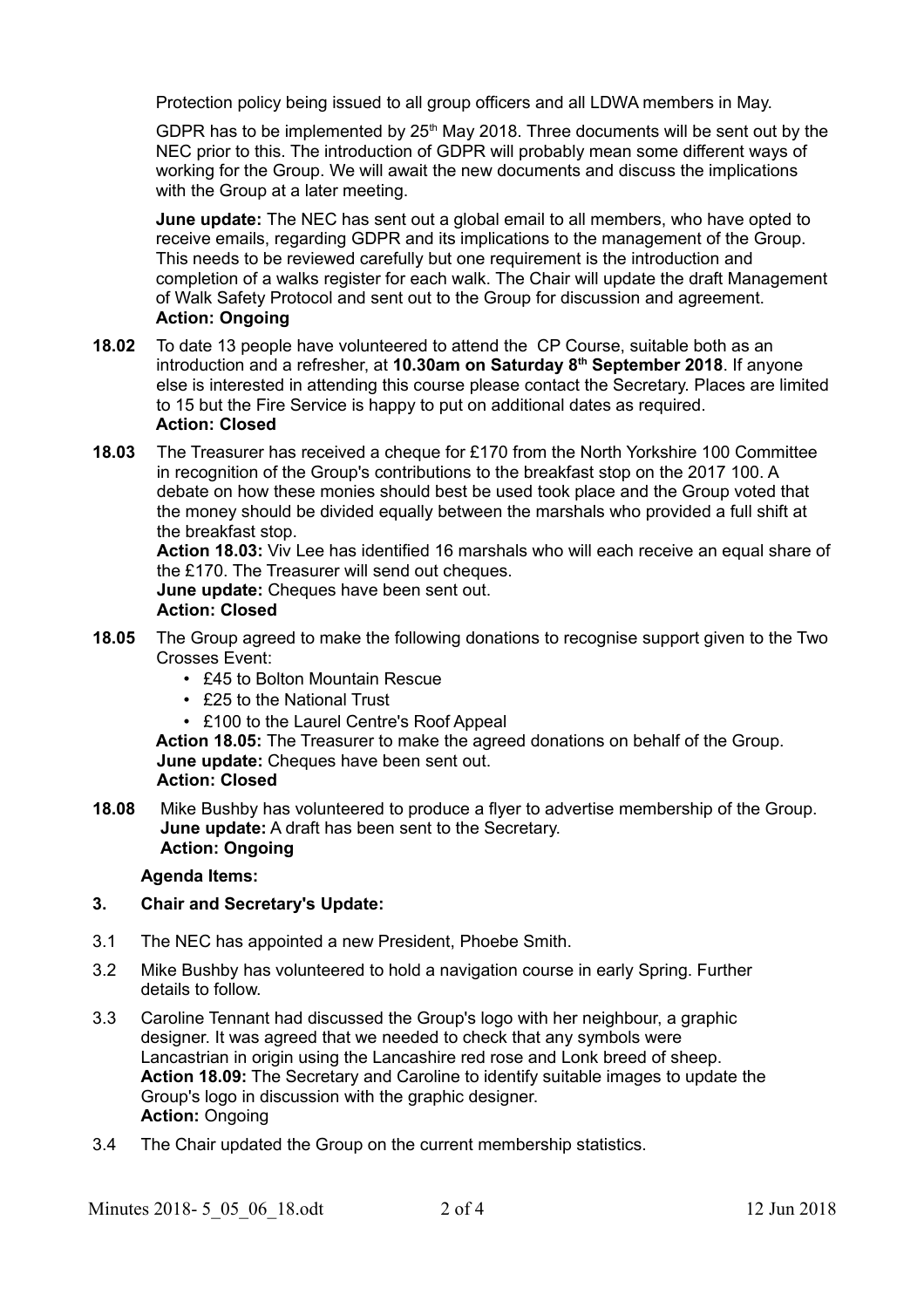- 3.5 The Group agreed to book and pay for the Billiard Room in advance to ensure an appropriate meeting room for the AGM in November. **Action 18.10:** The Secretary to organise the room booking and order a hot pot supper with vegetarian option. **Action: Ongoing**
- 3.6 The Chair congratulated all members who entered the Kent 100, congratulations to those who finished, commiserations to those who didn't and a special thanks to Viv and all who marshalled at the Breakfast Stop. A separate email with full details has been sent to the Group.

Viv was also thanked for organising the accommodation in Walmer.

## **4. Treasurer's Update:**

- 4.1 The Treasurer gave a verbal update on the Group's financial position.
- 4.2 The accommodation at Kent 2018 has all been paid for at no detriment to the Group.

The first payment has been made for Ghyll Head 2018.

4.3 The Treasurer has received a letter from the Group's bank advising that the existing savings account is being phased out and inviting the four account signatories to a meeting to discuss options for its replacement. The Chair will canvas available dates and times for the four to meet.

### **5. Event Secretary's Update:**

### 5.1 **Red Rose 50**

- The Red Rose 50 Committee had met before the Group meeting and plans are well advanced. Ken Noble has completed the revised route and the updated route description and GPX file are now on the web site.
- In Caroline's absence VL reported that only 41 entries have been received to date. This is still disappointing. HS commented that The Irregulars are holding a new 50 mile challenge event in July and this may account for our low numbers [Post meeting note confirmed that the Afoot in the Dales has 220 entrants and is anticipating reaching its limit of 250].
- Members are asked to promote the RR50 and remind anyone thinking of entering to enter early to ensure the event goes ahead.
- The RR50 Committee has agreed that the financial break even number of entrants required is estimated to be about 80. The next meeting of the RR50 Committee will take place in July and will report back to the Group at the August meeting.

### 5.2 **Two Crosses**

The Two Crosses Event is live on SI, no entries received to date.

## **6 Walks Secretary's Update:**

6.1 The Walks Secretary will shortly be looking for walk leaders for the January to March 2019 Walks Programme.

## **7. Social Secretary's Update:**

7.1 Full details of all social events can be found on the website, which includes: